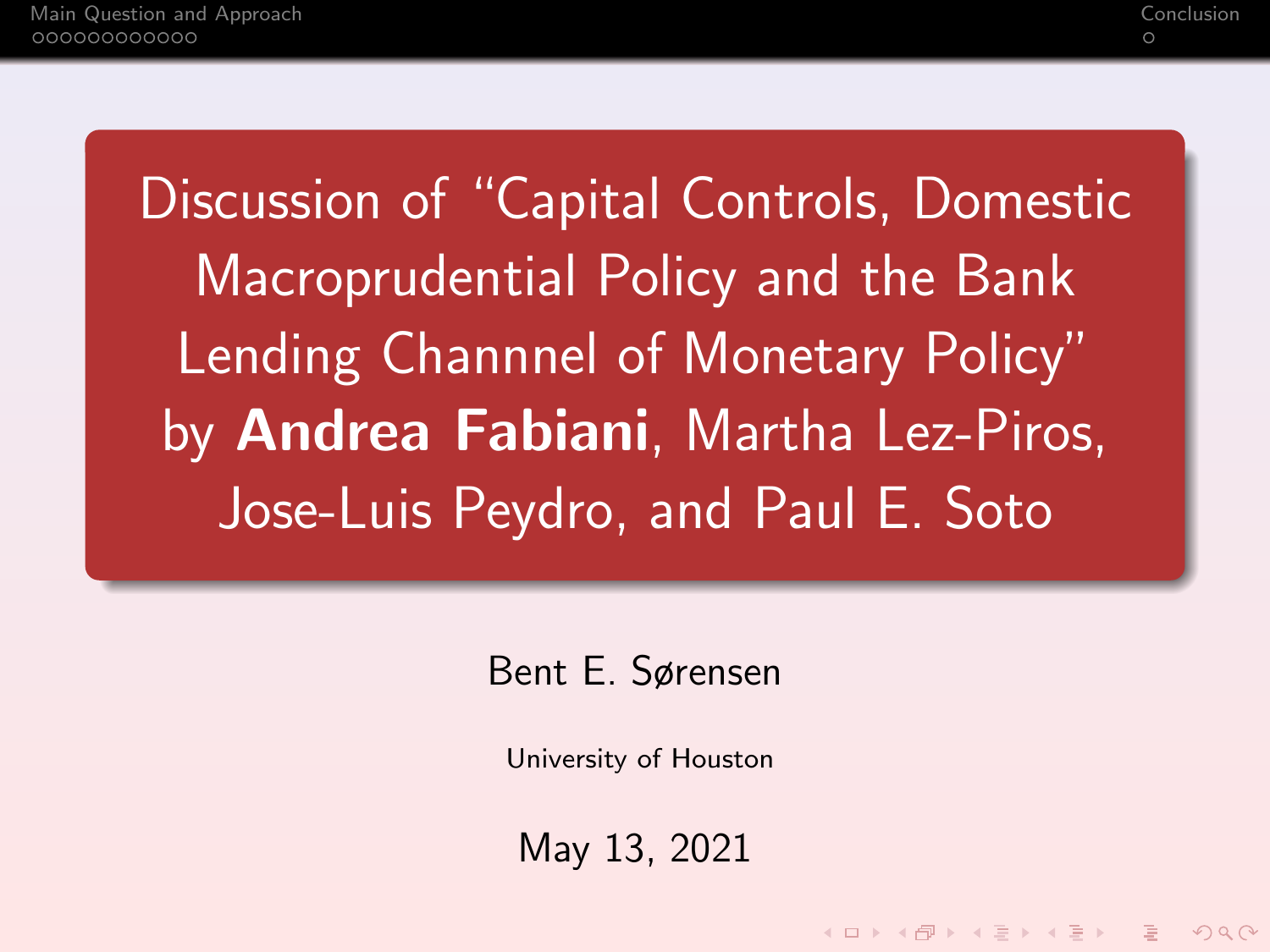# <span id="page-1-0"></span>Empirical: Does Capital Controls (CC) and Reserve Requirements (RR) amplify the effect of interest rates

- Very nice empirical paper
- Very rich dataset
- Limited time. I focus on nerdy stuff about regression specifications.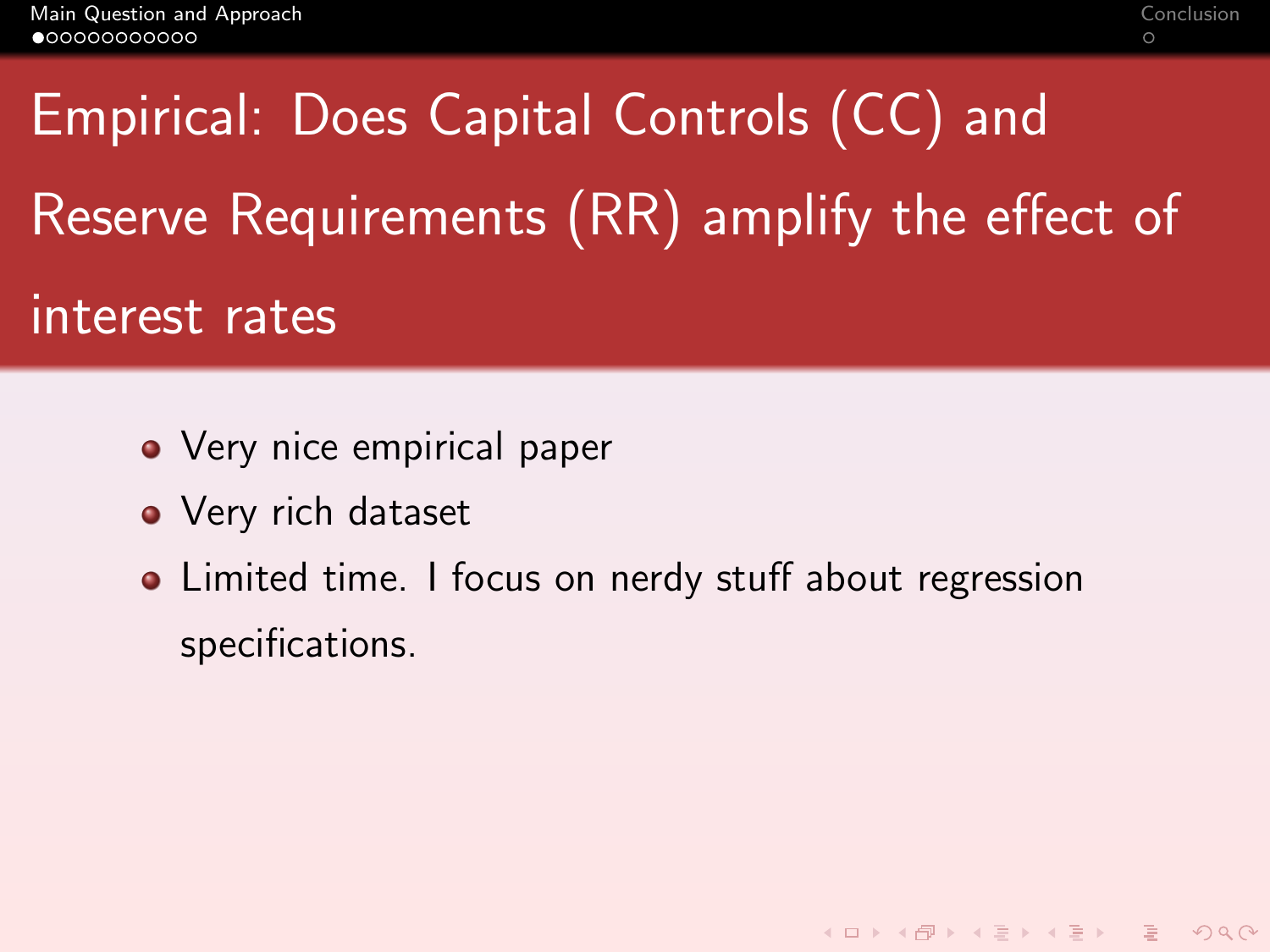#### Econometric issues

- **•** Impressive firm-bank dataset, but the main regressor only take 5 observations (quarters after CC/RR imposed).
- Note simple OLS fact: Regression  $v_{it} = \beta X_t + e_{it}$  for demeaned variables gives

$$
\hat{\beta} = \frac{\sum_t \sum_i x_{it} y_{it}}{\sum_t \sum_i x_{it}^2} = \frac{\sum_t x_t (\Sigma_i y_{it})}{N \sum_t x_t^2} = \frac{\sum_t x_t (\frac{1}{N} \Sigma_i y_{it})}{\sum_t x_t^2},
$$

which is a regression with T observations. T is very short. 5 quarters past tightening.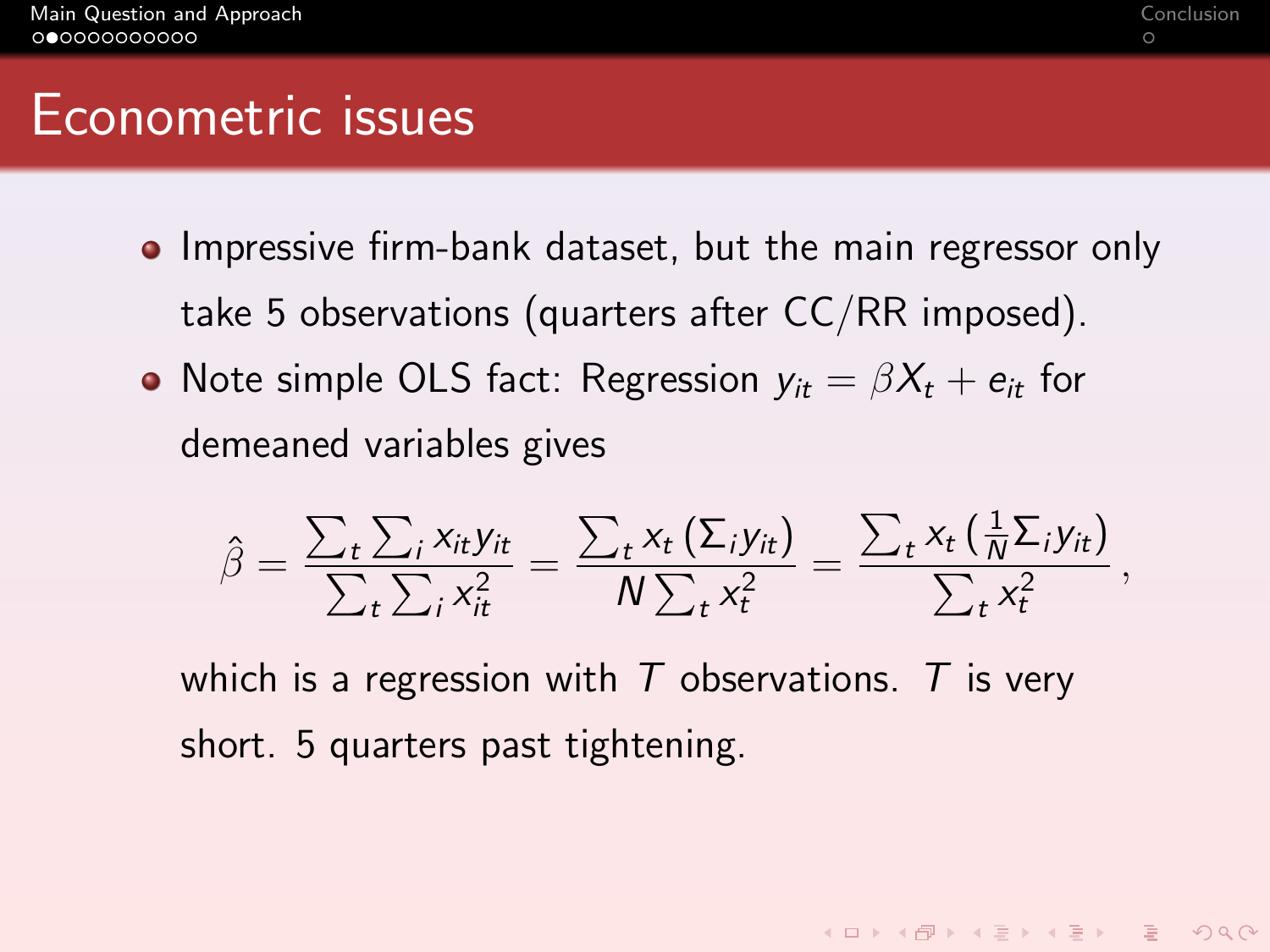## Standard errors not quite believable to me

- OLS works fine in this situation (by LLN  $\frac{1}{N}\Sigma_i y_{it}$  will be right on true regression line if N large, errors i.d.).
- But that independence assumption is shaky here. Acknowledge by using clustered standard errors.
- Cluster by firm and by bank-industry. Why would shocks/noise not be by bank? Argues, number of bank too low (40). Rule of thumb is 50, but not set in stone.
- At very least show cluster by bank. Maybe only do this.
- Could model the correlation parametrically using few degrees of freedom. (Or e.g. aggregate to bank-level.)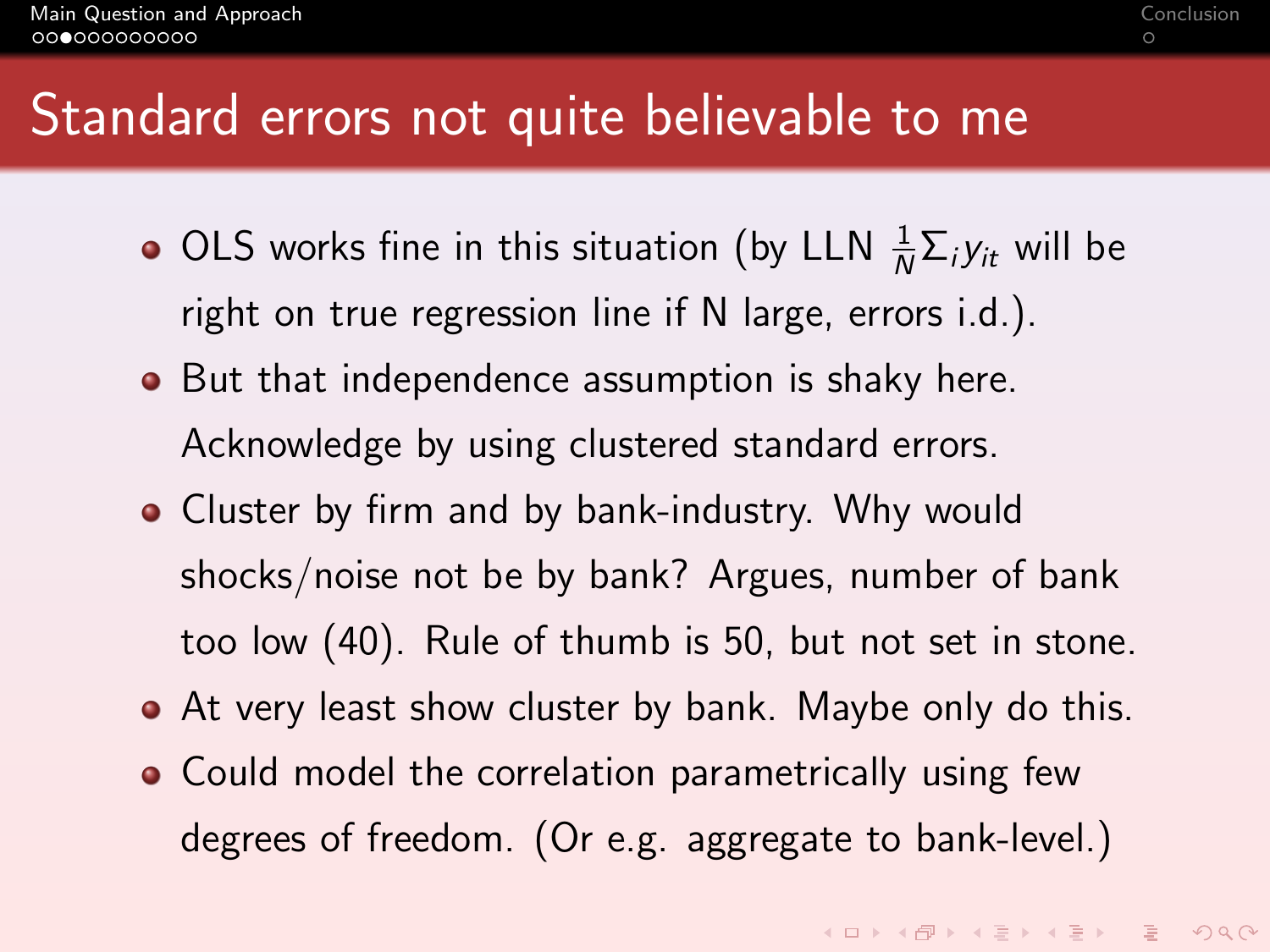# **Controls**

- Many controls, so by Frisch-Waugh theorem, de facto regressor will be " $i$ ,  $t$ " because the coefficient are determined by residuals from regressing on controls. Controls should be discussed.
- regressions have form (simplified)

 $loans<sub>f, b,t</sub> = controls +  $\beta_1 * i_t + \beta_2 * Post * i_t + error$ .$ 

- A negative significant coefficient is interpreted as interest rate ("monetary policy") is now effective. But  $\beta_1$  is impact before tightening and  $\beta_1 + \beta_2$  is impact after tightening.
- Actually interest rate lagged one period, why? (slow moving variable).K ロ X K (日 X K E X K E X X G X C K H E X Y Q Q C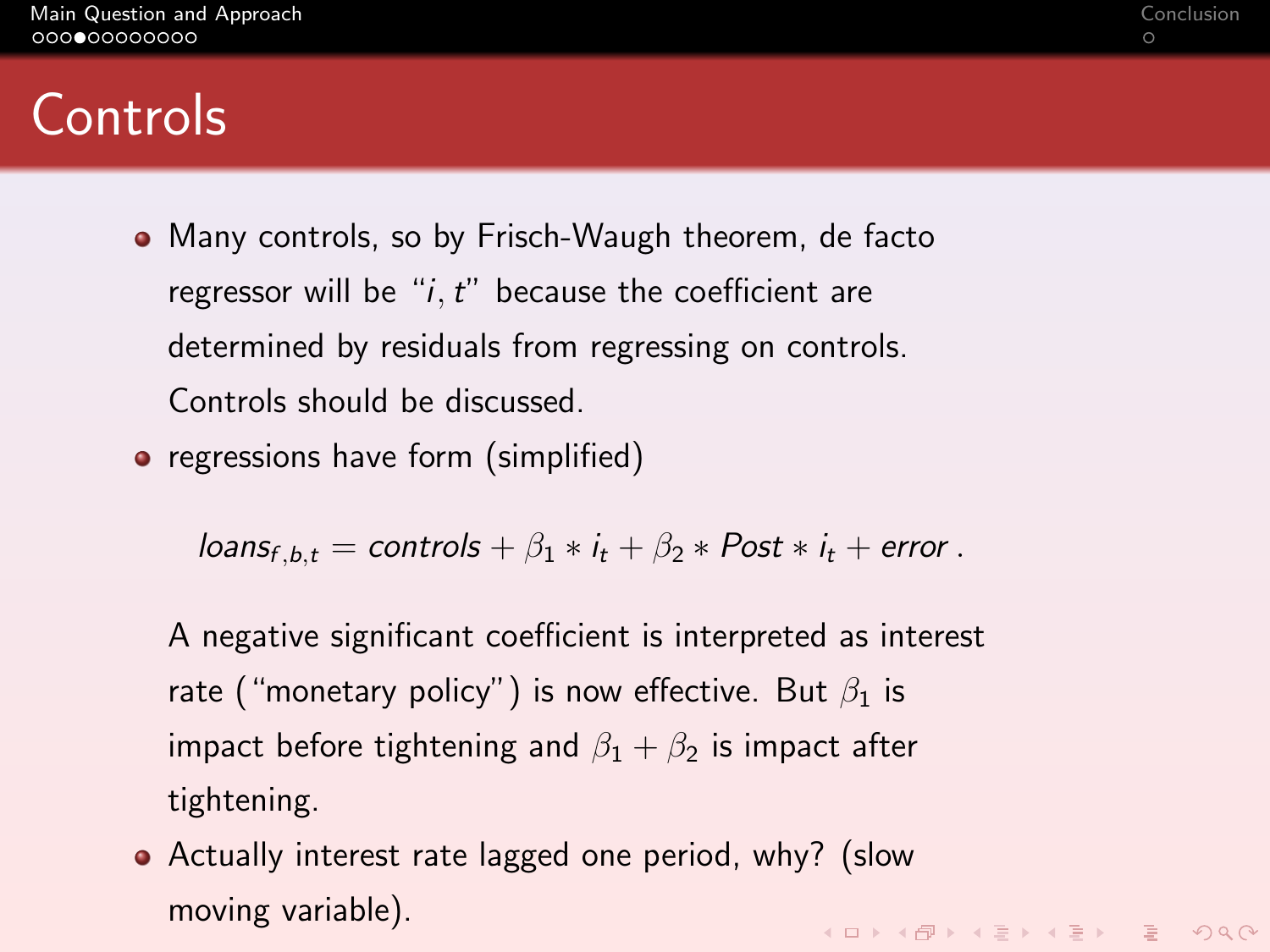### More on specification

- **•** Strange that in many specifications  $\beta_1$  is positive.
	- ➣ Reverse causality? Omitted variable? Can we ignore this?
		- More worrisome? In many specifications the estimated value of  $\beta_1 + \beta_2 \approx 0$ . No effect?
	- ➣ Higher interest rate leads to higher lending before tightening? I assume this is due to omitted variables. But then do those become non-omitted after tightening?
- Discuss main result a lot more before moving to potential mechanism.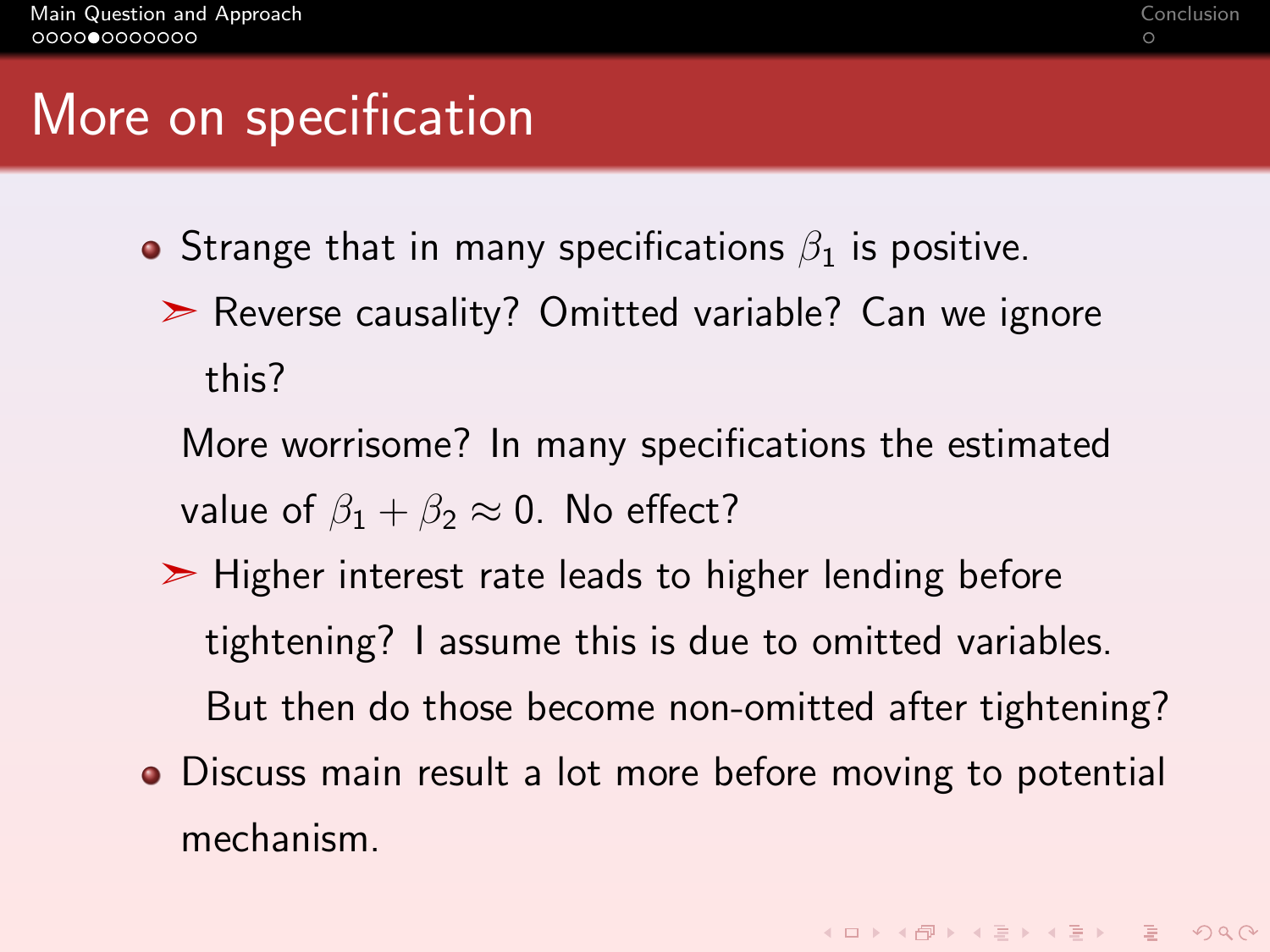**KORKAR KERKER SAGA** 

## <span id="page-6-0"></span>Mechanism

- Regressions of bank-firm lending over time as function of FX-funds $_{b,t-1}$ \*Interest Spread<sub>t−1</sub> (to U.S.).
- As before, the post effect is the sum of coefficients that will not be significant. Strange?
	- $\triangleright$  Why switch from interest to spread if testing mechanism from previous (can control for U.S. rate).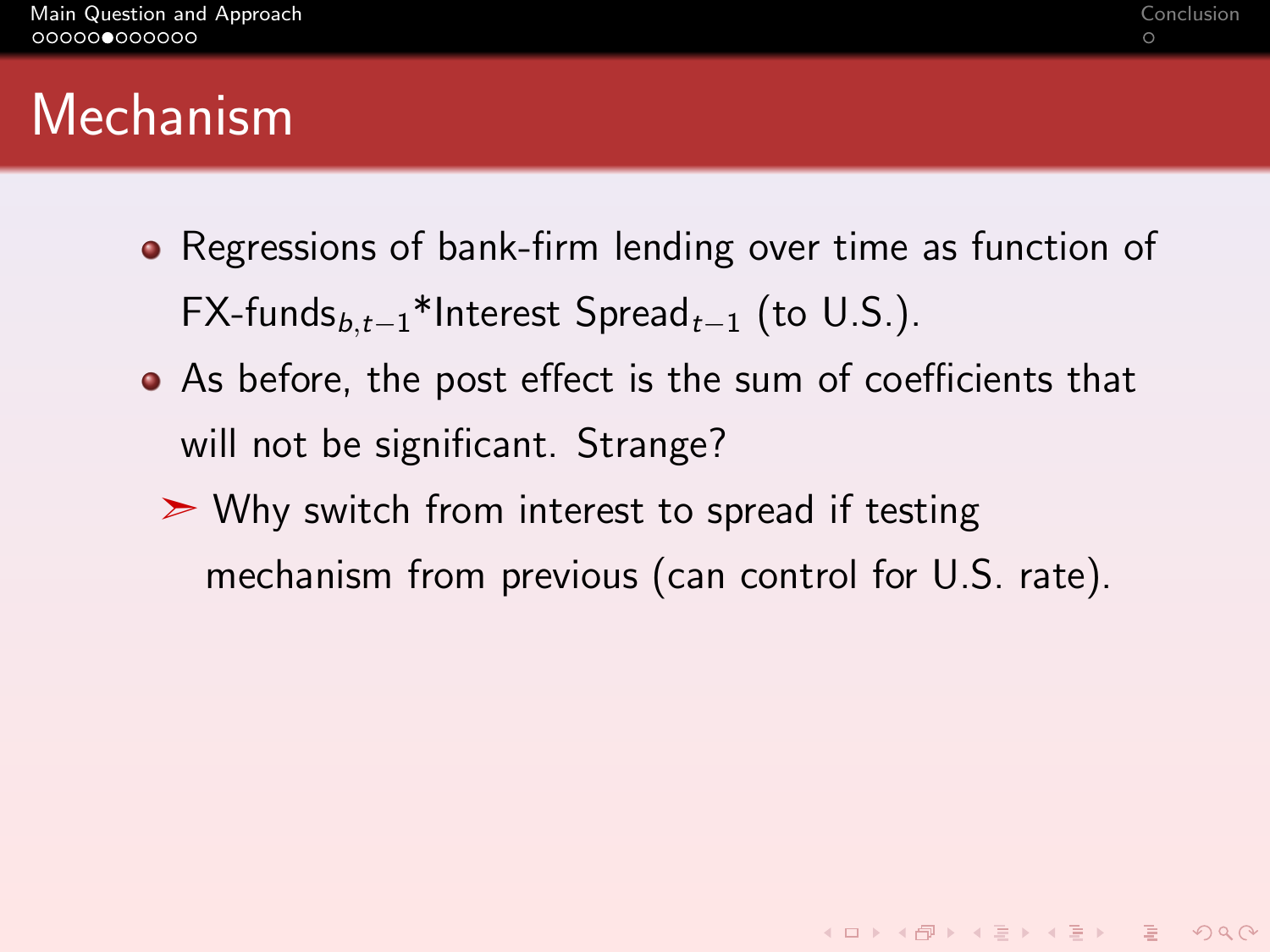## <span id="page-7-0"></span>Mechanism 2

- Does FX-funds<sub>t</sub>  $\times$  interest rate<sub>t</sub> capture role of interest for given FX-funds?
	- ➣ Maybe captures role of FX-funds for given rate of interest? (If subtract aggregate level from bank FX-funds before interacting, then that is unlikely.)
	- $\geq$  In general, interpretation easier if demean variables before interacting (Ozer-Balli and Sørensen, "Interaction Effects in Econometrics." Empirical Economics, 2013).
	- $\geq$  Can think of each panel variable as the sum of an aggregate component and an agent specific component. Which matters?
	- ➣ Are FX-funds randomly assigned to banks? Worry? Why not use start of sample pre-determined [va](#page-6-0)l[ue](#page-8-0)[s](#page-6-0)[?](#page-7-0)<br>
	Why not use start of sample pre-determined values?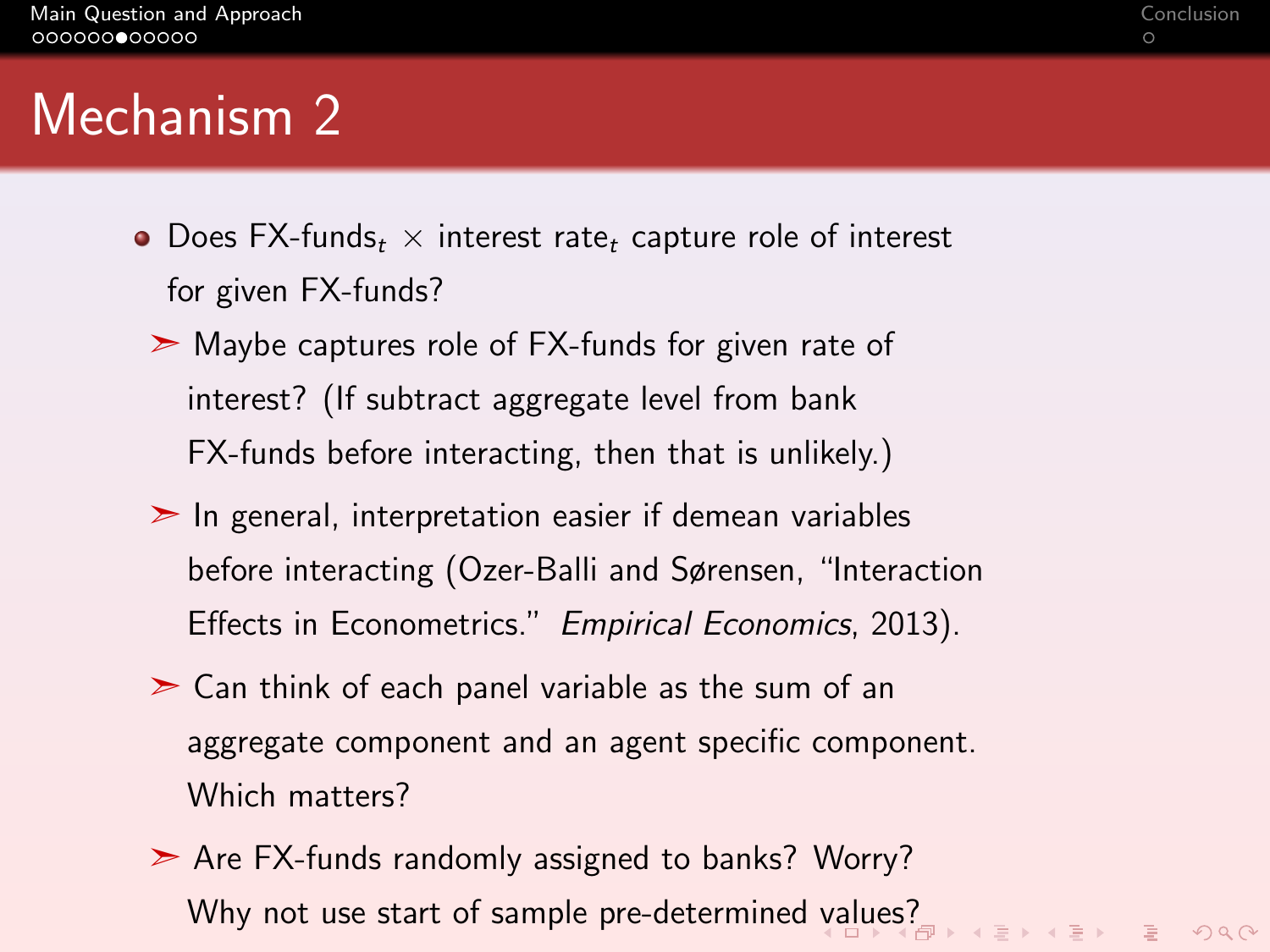#### <span id="page-8-0"></span>More on macro controls

- OK to include  $\Delta i_t$  and  $\Delta^2 i_t$  when  $i_t$  is regressor of interest?
	- $\geq$  The logic of the discussion, as I read it, is that it this about the effect of  $\Delta i_t$  pre- and post- tightening.  $i_t$  is good if it is stationary, not very persistent, so it moves about. But that is not the case, the interest rate hardly changes.
	- ► Should Post be interacted with change in interest rate?
	- $\geq$  Can hardly-changing interest rate after tightening capturing efficiency of interest rate policy?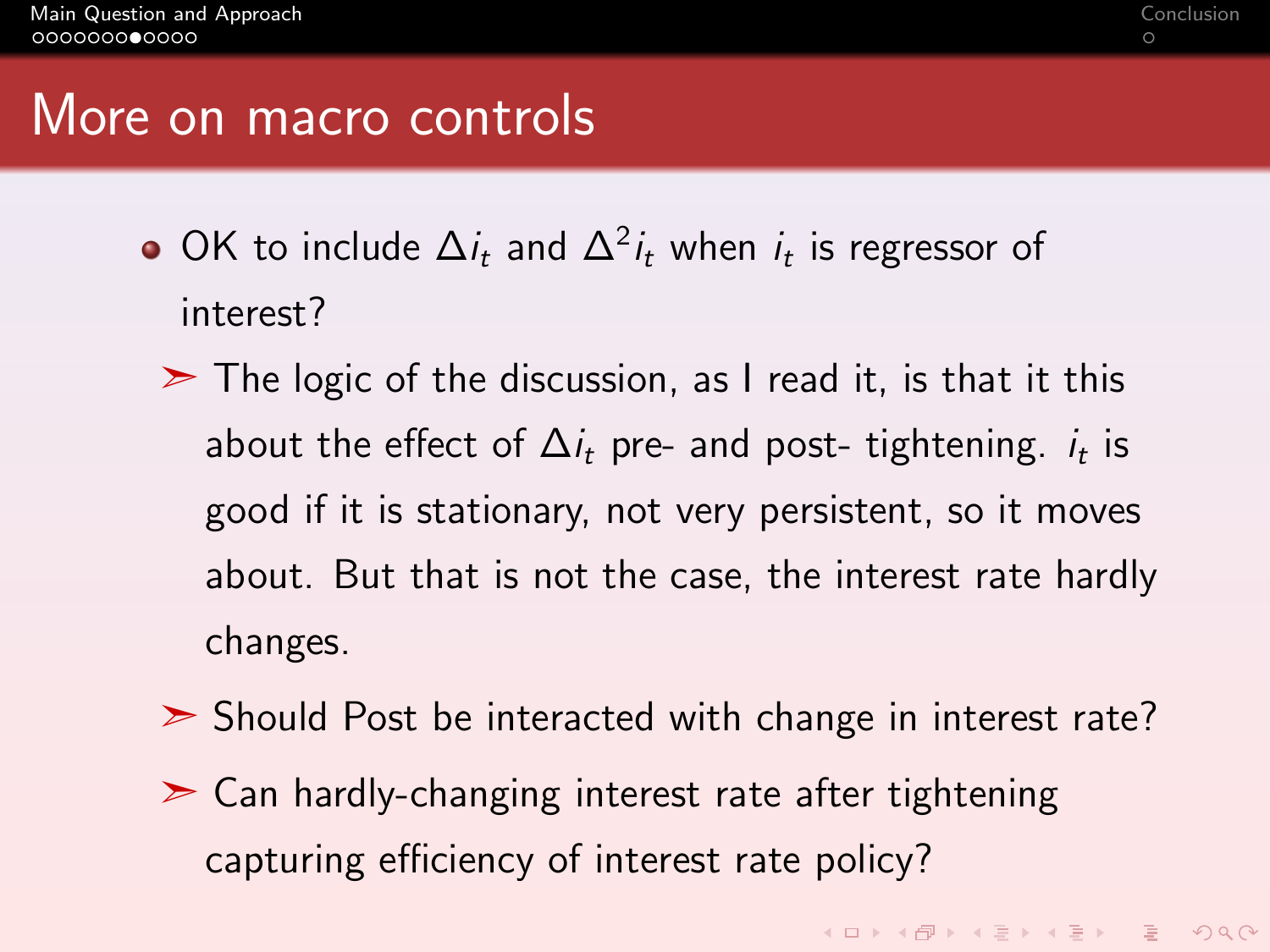## Mechanism

- Regressions with large number of interactions. Some terms get hard to interpret.
- Main: Regressions of bank-firm lending over time as function of FX-funds\*Interest Spread (to U.S.).
	- $\triangleright$  FX normalized by assets. Pick up variation in denominator? Use average or inititial assets?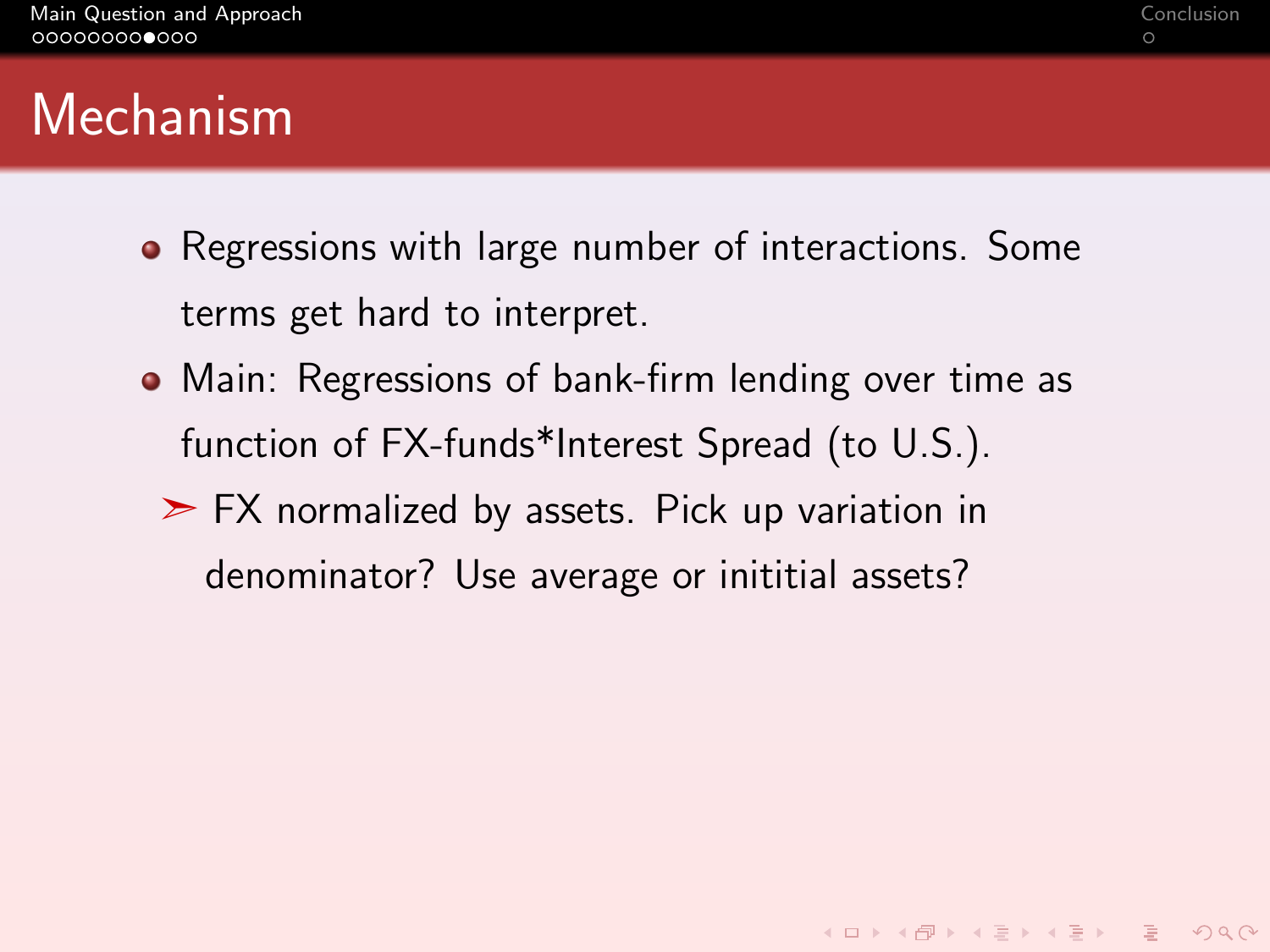# Banks with more deposits affected more post tightening?

- Interact deposits with Post variable.
	- $\geq$  Are these variables correlated with FX? (Correlation matrix would be good. Esp. correlations after fixed effects removed).
	- ➣ Role of aggregate component as before (demean FX level each period)?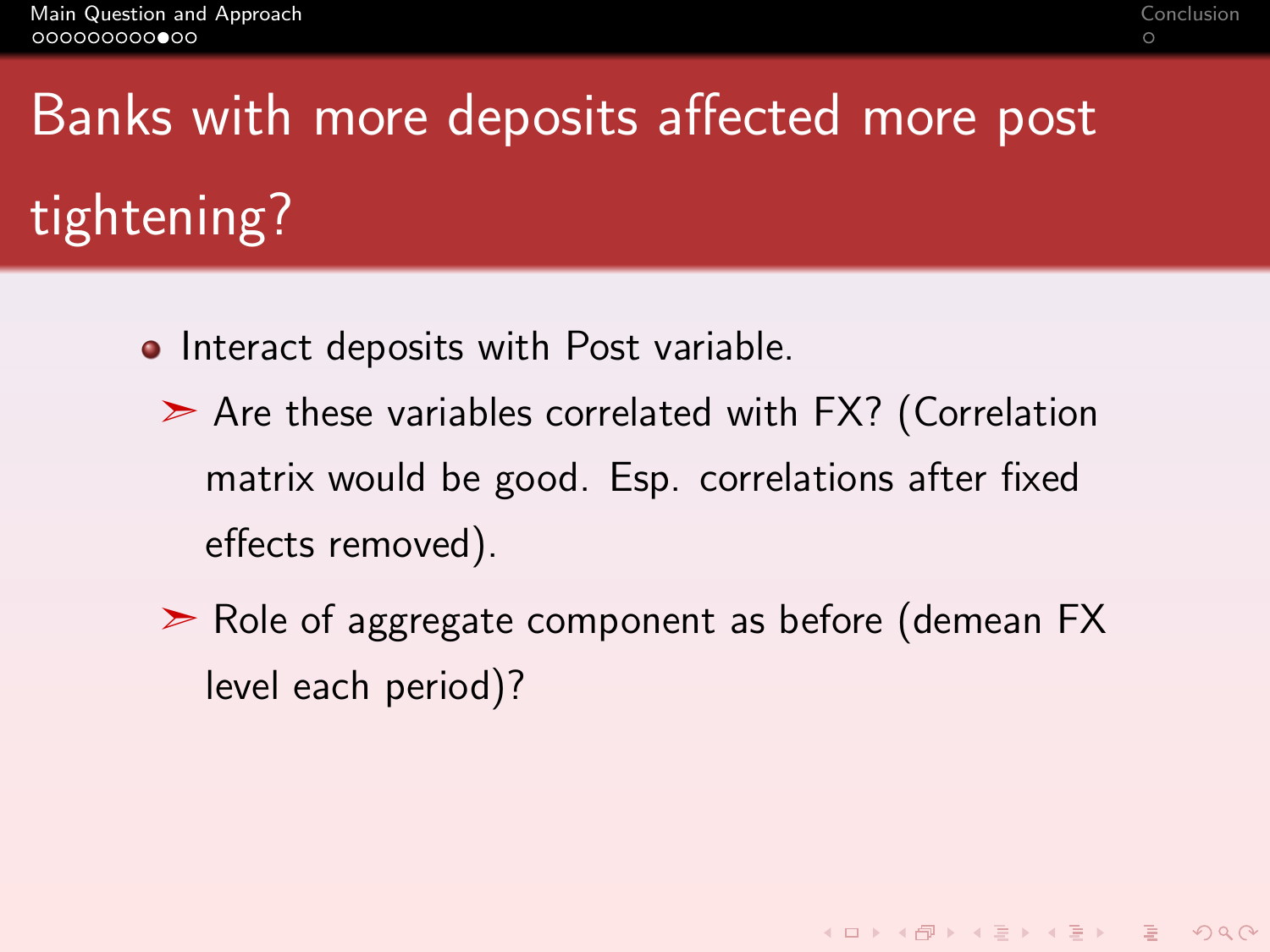# "Horse Race" between RR and CC

- One regression with Post interaction with 1) FX,
	- 2) Savings Deposits, and 3) Checking Deposits
- **FX wins.**
- Splitting deposits into two parts that are highly correlated(?) is unfair to RR?
	- $\triangleright$  Again: FX<sub>t</sub>, Deposits<sub>t</sub> exogenous? Bank vs. aggregate component in interaction.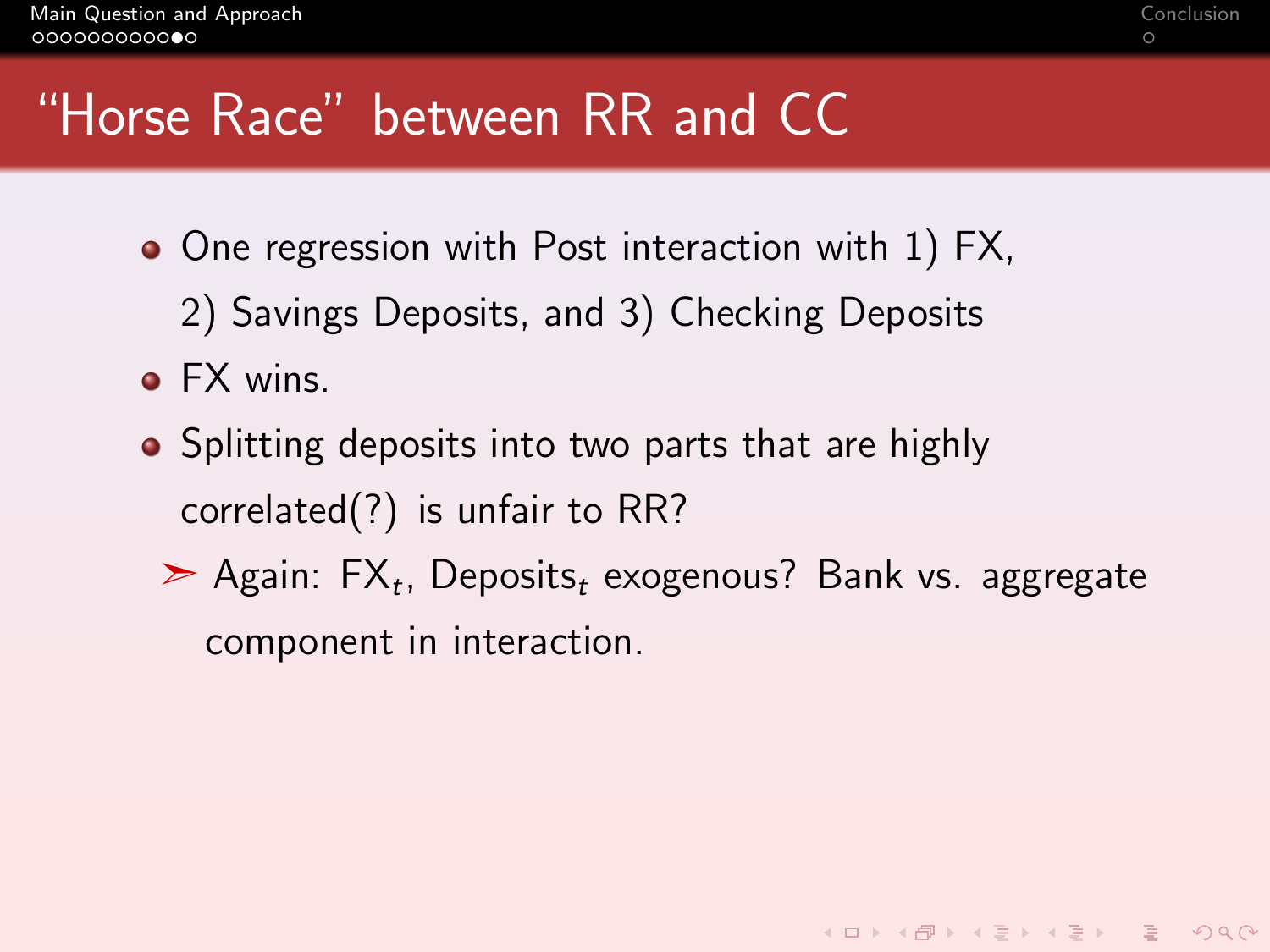# Stronger lending contraction for risky firms

- Regressions separately for firms sorted into quarters by risk measure.
- Stronger contractions/interest rate effect for more risky firms.
- Somewhat hard to know what is going on.
	- $\geq$  All fixed effects etc. re-estimated by risk group.
	- $\triangleright$  What if this is pooled?
- What about heterogeneity by bank in terms of risk portfolio?